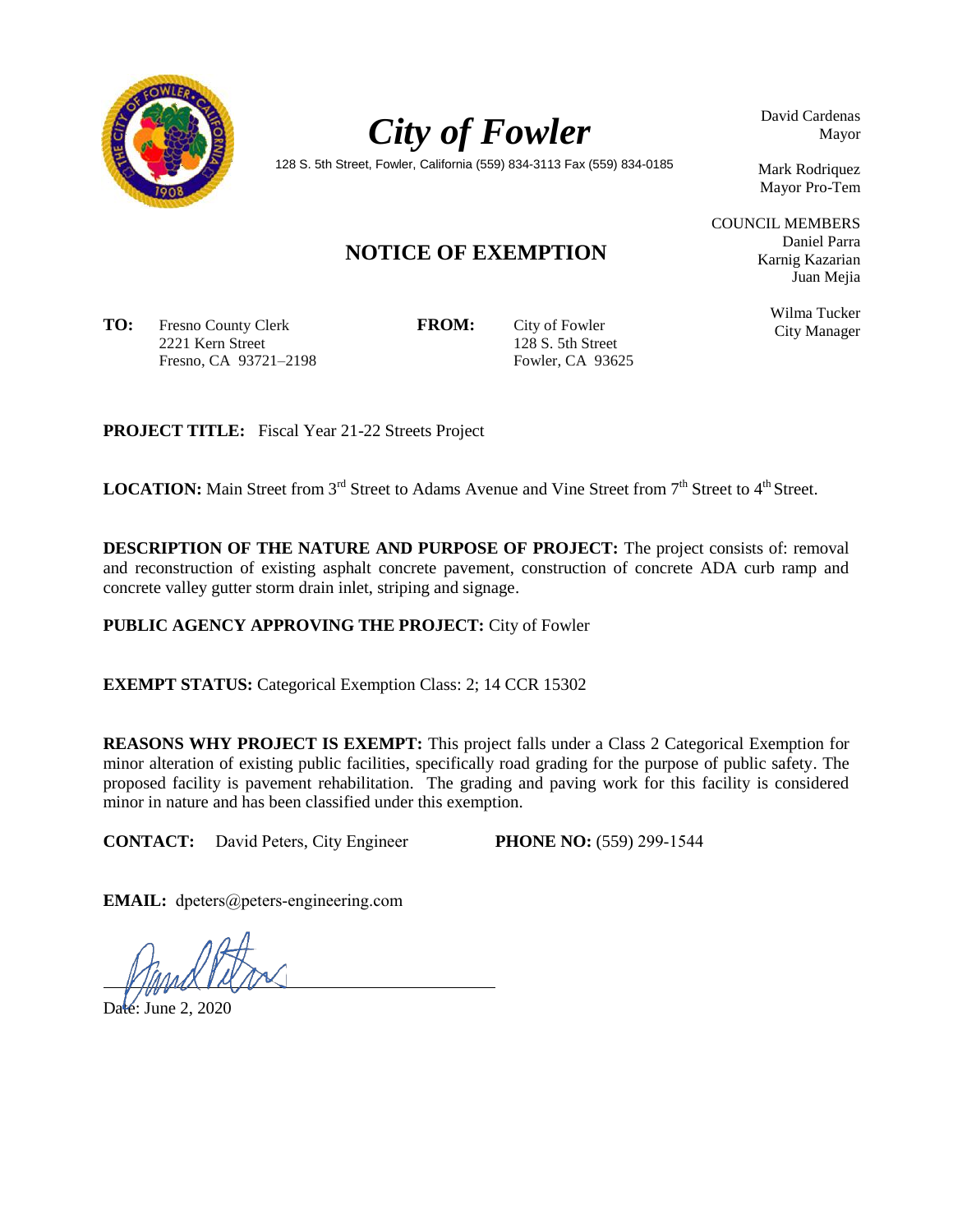# **Environmental Checklist Form**

## **City of Fowler Date: June 2, 2022**

**PROJECT: Fiscal Year 21-22 Streets Project**

## **I. PROJECT INFORMATION**

1. Project title:

Fiscal Year 21-22 Streets Project

2. Lead agency name and address:

City of Fowler 128 S. 5th Street Fowler, California 93625

3. Contact person and phone number:

David Peters, PE, TE - City Engineer (559) 299-1544

4. Project location:

Main Street from 3rd Street to Adams Avenue and Vine Street from 7th Street to 4th Street

5. Project sponsor's name and address:

City of Fowler 128 S. 5th Street Fowler, California 93625

6. General plan designation:

Pavement Rehabilitation

7. Zoning:

The project is located in multiple zones: R-1-6, RM-2, R-MP, and RCO.

8. Description of project: (Describe the whole action involved, including but not limited to physical characteristics, site, later phases of the project, and any secondary, support, or off- site features necessary for its implementation and site selection process. Attach additional sheets if necessary.

The existing road is two-lane road with deteriorated pavement. The project will remove and reconstruct the existing asphalt concrete pavement, construct concrete ADA curb ramps and concrete valley gutter, storm drain inlet, striping and signage. This project will benefit the public by repairing the damaged roadway and improving safety.

9. Surrounding land uses and environmental setting: Briefly describe the project's surroundings:

The project is located in a fully developed residential and commercial area of Fowler.

10. Discretionary approval authority and other public agencies whose approval is required (e.g., permits, financing approval, or participation agreement.)

City of Fowler encroachment permit will be required (construction equipment access and traffic control).

11. Have California Native American tribes traditionally and culturally affiliated with the project area requested consultation pursuant to Public Resources Code section 21080.1.1? if so, is there a plan for consultation that includes, for example, the determination of significance of impacts to tribal cultural resources, procedures regarding confidentiality, etc.?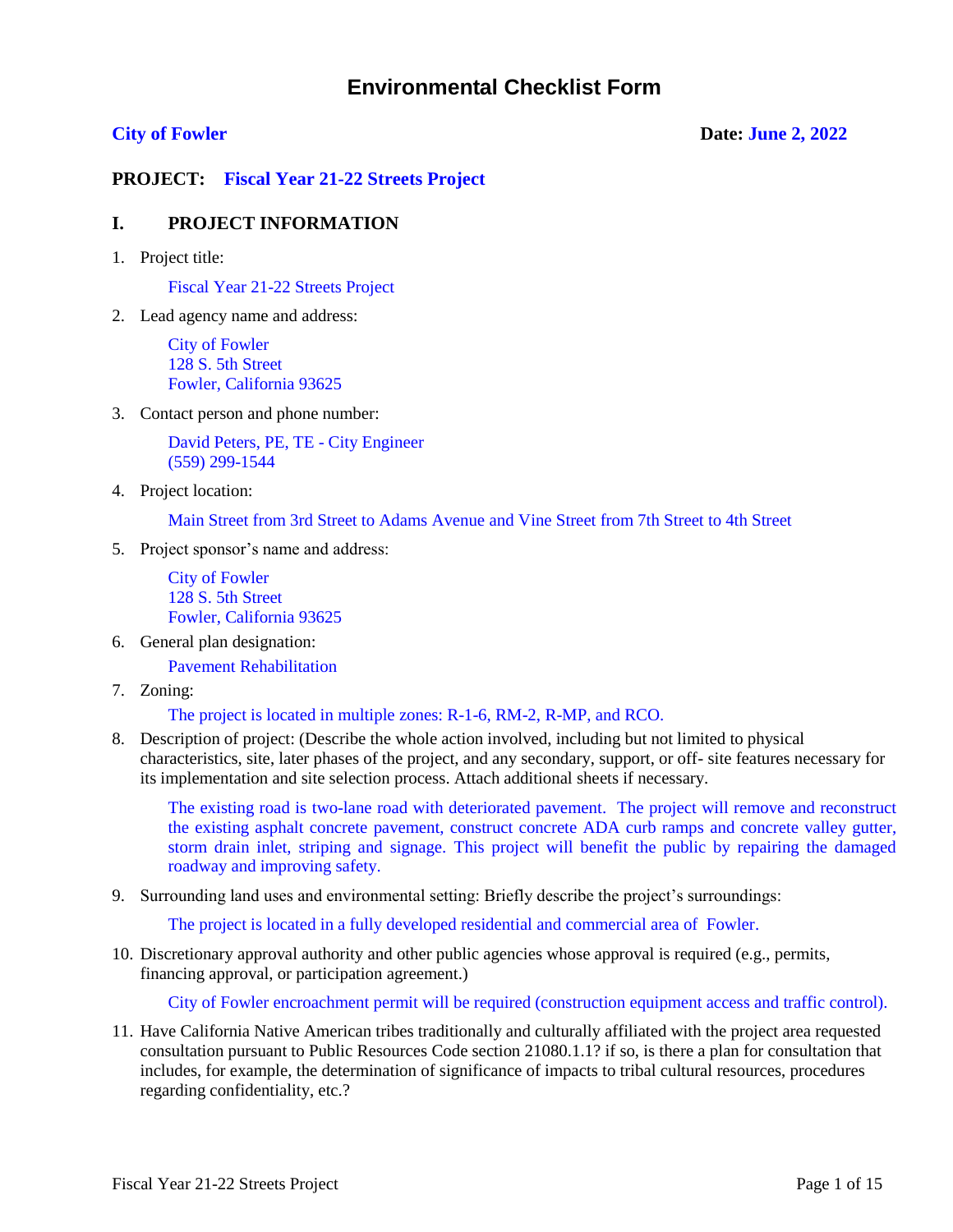The project is not located in a tribal land area and will not cause any impact on tribal cultural resources, procedures regarding confidentiality.

NOTE: Conducting consultation early in the CEQA process allows tribal governments, lead agencies, and project proponents to discuss the level of environmental review, identify and address potential adverse impacts to tribal cultural resources, and reduce the potential for delay and conflict in the environmental review process. (See Public Resources Code section 21080.3.2) Information may also be available from the California Native American Heritage Commission's Sacred Lands File per Public Resources Code section 5097.96 and the California Historical Resources Information System administered by the California Office of Historic Preservation. Please also note that Public Resources Code Section 21082.3(c) contains provisions specific to confidentiality.

## III. ENVIRONMENTAL FACTORS POTENTIALLY AFFECTED:

The environmental factors checked below would be potentially affected by this project, involving at least one impact that is a "Potentially Significant Impact" as indicated by the checklist on the following pages.



## **IV. DETERMINATION: (To be completed by the Lead Agency)**

On the basis of the initial evaluation that follows:

x I find that the proposed project is EXEMPT from CEQA and a CATEGORICAL EXEMPTION will be prepared.

I find that the proposed project COULD NOT have a significant effect on the environment, and a NEGATIVE DECLARATION will be prepared.

I find that although the proposed project could have a significant effect on the environment, there will not be a significant effect in this case because revisions in the project have been made by or agreed to by the project proponent. A MITIGATED NEGATIVE DECLARATION will be prepared.

I find that the proposed project MAY have a significant effect on the environment, and an ENVIRONMENTAL IMPACT REPORT is required.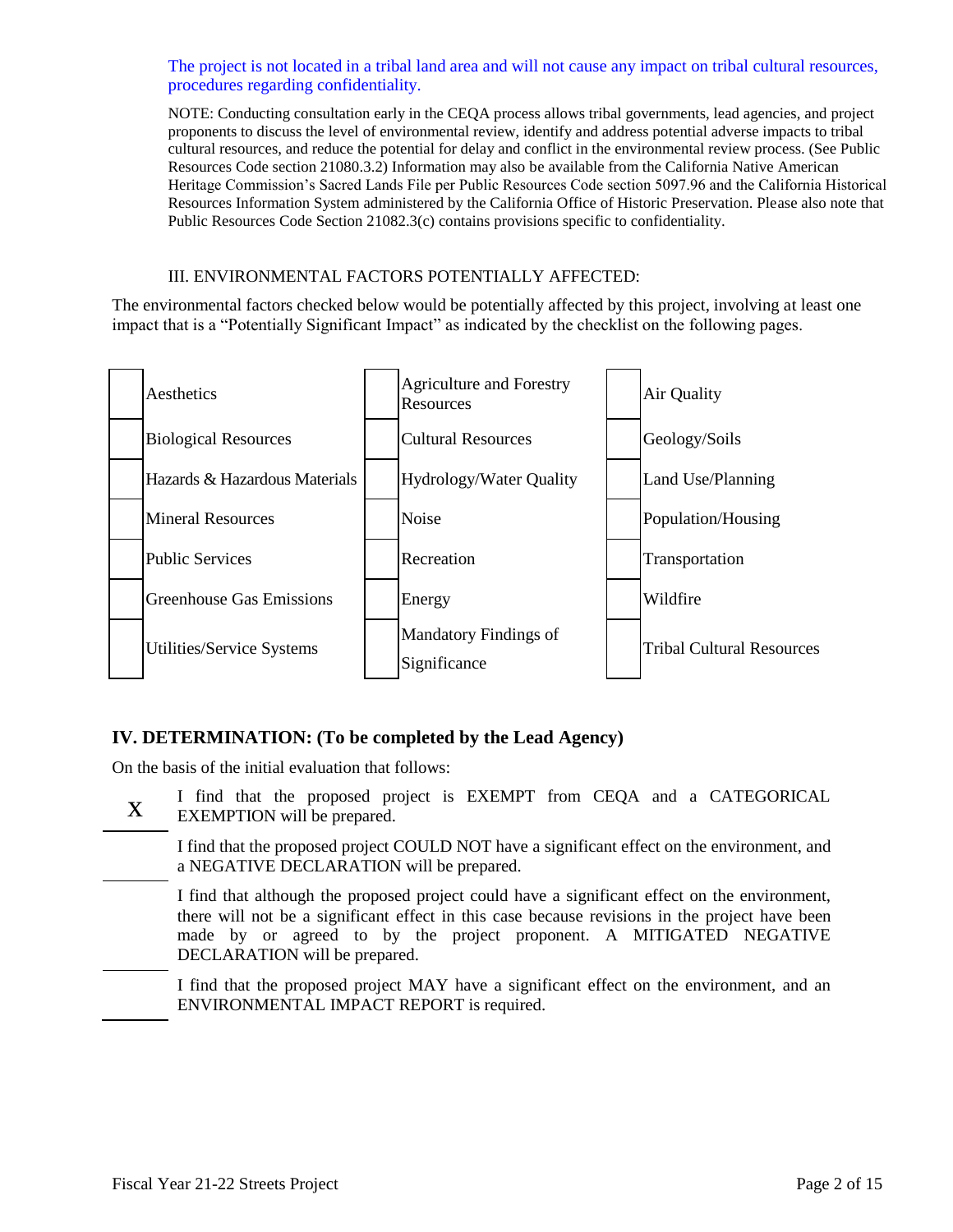I find that the proposed project MAY have a "potentially significant impact" or "potentially significant unless mitigated" impact on the environment, but at least one effect 1) has been adequately analyzed in an earlier document pursuant to applicable legal standards, and 2) has been addressed by mitigation measures based on the earlier analysis as described on attached sheets. An ENVIRONMENTAL IMPACT REPORT is required, but it must analyze only the effects that remain to be addressed.

I find that although the proposed project could have a significant effect on the environment, because all potentially significant effects (a) have been analyzed adequately in an earlier EIR or NEGATIVE DECLARATION pursuant to applicable standards, and (b) have been avoided or mitigated pursuant to that earlier EIR or NEGATIVE DECLARATION, including revisions or mitigation measures that are imposed upon the proposed project, no further environmental document is required. FINDINGS consistent with this determination will be prepared.

Signature:  $\frac{V}{W}$   $\frac{V}{W}$   $\frac{V}{W}$   $\frac{V}{W}$   $\frac{V}{W}$   $\frac{V}{W}$ 

Printed Name: David Peters, City Engineer

## **EVALUATION OF ENVIRONMENTAL IMPACTS:**

1) A brief explanation is required for all answers except "No Impact" answers that are adequately supported by the information sources a lead agency cites in the parentheses following each question. A "No Impact" answer is adequately supported if the referenced information sources show that the impact simply does not apply to projects like the one involved (e.g., the project falls outside a fault rupture zone). A "No Impact" answer should be explained where it is based on project-specific factors as well as general standards (e.g., the project will not expose sensitive receptors to pollutants, based on a project-specific screening analysis).

2) All answers must take account of the whole action involved, including off-site as well as on-site, cumulative as well as project-level, indirect as well as direct, and construction as well as operational impacts.

3) Once the lead agency has determined that a particular physical impact may occur, then the checklist answers must indicate whether the impact is potentially significant, less than significant with mitigation, or less than significant. "Potentially Significant Impact" is appropriate if there is substantial evidence that an effect may be significant. If there are one or more "Potentially Significant Impact" entries when the determination is made, an EIR is required.

4) "Negative Declaration: Less Than Significant With Mitigation Incorporated" applies where the incorporation of mitigation measures has reduced an effect from "Potentially Significant Impact" to a "Less Than Significant Impact." The lead agency must describe the mitigation measures, and briefly explain how they reduce the effect to a less than significant level (mitigation measures from Section XVII, "Earlier Analyses," may be crossreferenced).

- 5) Earlier analyses may be used where, pursuant to the tiering, program EIR, or other CEQA process, an effect has been adequately analyzed in an earlier EIR or negative declaration. Section 15063(c)(3)(D). In this case, a brief discussion should identify the following:
	- a. Earlier Analysis Used. Identify and state where they are available for review.
	- b. Impacts Adequately Addressed. Identify which effects from the above checklist were within the scope of and adequately analyzed in an earlier document pursuant to applicable legal standards, and state whether such effects were addressed by mitigation measures based on the earlier analysis.
	- c. Mitigation Measures. For effects that are "Less than Significant with Mitigation Measures Incorporated," describe the mitigation measures which were incorporated or refined from the earlier document and the extent to which they address site-specific conditions for the project.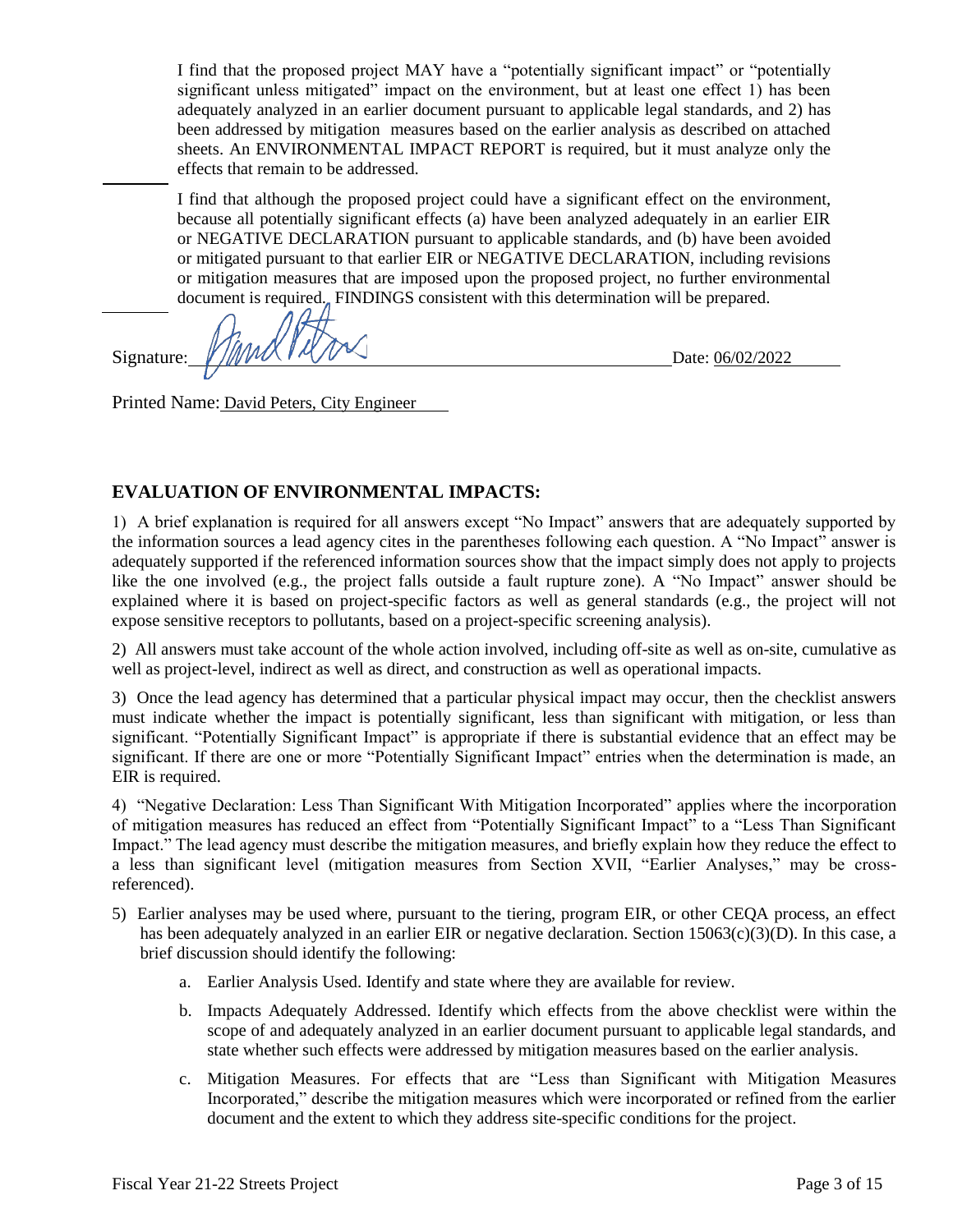- 6) Lead agencies are encouraged to incorporate into the checklist references to information sources for potential impacts (e.g., general plans, zoning ordinances). Reference to a previously prepared or outside document should, where appropriate, include a reference to the page or pages where the statement is substantiated.
- 7) Supporting Information Sources: A source list should be attached, and other sources used or individuals contacted should be cited in the discussion.
- 8) This is only a suggested form, and lead agencies are free to use different formats; however, lead agencies should normally address the questions from this checklist that are relevant to a project's environmental effects in whatever format is selected.
- 9) The explanation of each issue should identify:
	- a. the significance criteria or threshold, if any, used to evaluate each question; and
	- b. the mitigation measure identified, if any, to reduce the impact to less than significance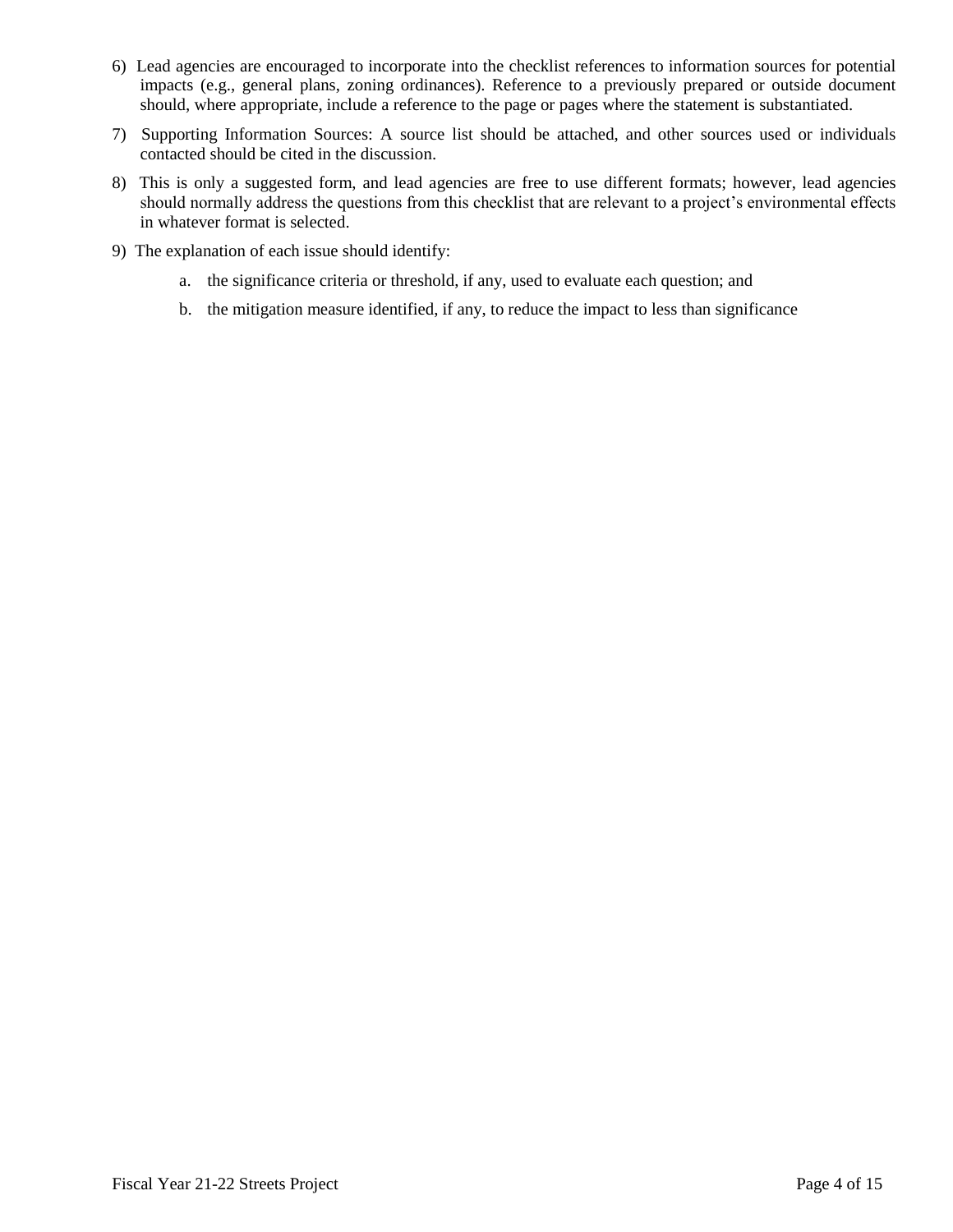#### ENVIRONMENTAL SIGNIFICANCE CHECKLIST

This checklist identifies physical, biological, social and economic factors that might be affected by the proposed project. In many cases, background studies performed in connection with the projects indicate no impacts. A NO IMPACT answer in the last column reflects this determination. Where there is a need for clarifying discussion, the discussion is included in Section VI following the checklist. The words "significant" and "significance" used throughout the following checklist are related to CEQA, not NEPA, impacts.

|                                                                                                                                                                                                                                                                                                                                                                                                                     | Potentially<br>Significant<br>Impact | Less Than<br>Significant<br>With<br>Mitigation<br>Incorporation | Less Than<br>Significant<br>Impact | No<br>Impact |
|---------------------------------------------------------------------------------------------------------------------------------------------------------------------------------------------------------------------------------------------------------------------------------------------------------------------------------------------------------------------------------------------------------------------|--------------------------------------|-----------------------------------------------------------------|------------------------------------|--------------|
| I. AESTHETICS. Except as provided in Public Resources Code<br>Section 21099, Would the project:                                                                                                                                                                                                                                                                                                                     |                                      |                                                                 |                                    | X            |
| Have a substantial adverse effect on a scenic vista?<br>a)                                                                                                                                                                                                                                                                                                                                                          |                                      |                                                                 |                                    |              |
| Clarification : Project area is not located within a scenic vista.                                                                                                                                                                                                                                                                                                                                                  |                                      |                                                                 |                                    |              |
| Substantially damage scenic resources, including, but not<br>b)<br>limited to, trees, rock outcroppings, and historic buildings within<br>a state scenic highway?                                                                                                                                                                                                                                                   |                                      |                                                                 |                                    | X            |
| Clarification : Project area will not damage any scenic<br>resources.                                                                                                                                                                                                                                                                                                                                               |                                      |                                                                 |                                    |              |
| c) In non-urbanized areas substantially degrade the existing<br>visual character or quality of public views of the site and its<br>surroundings? (Public views are those that are experienced from<br>publicly accessible vantage point). If the project is in an urbanized<br>area, would the project conflict with applicable zoning and other<br>regulations governing scenic quality?                           |                                      |                                                                 |                                    | X            |
| Clarification : Project aesthetic are consist with similar<br>improvements around the City and do not degrade the<br>surroundings.                                                                                                                                                                                                                                                                                  |                                      |                                                                 |                                    |              |
| d) Create a new source of substantial light or glare which would<br>adversely affect day or nighttime views in the area?                                                                                                                                                                                                                                                                                            |                                      |                                                                 |                                    | X            |
| Clarification : The proposed improvements do not create a<br>source of substantial light or glare.                                                                                                                                                                                                                                                                                                                  |                                      |                                                                 |                                    |              |
| II. AGRICULTURE AND FORESTRY RESOURCES. In<br>determining whether impacts to agricultural resources are<br>significant environmental effects, lead agencies may refer to the<br>California Agricultural Land Evaluation and Site Assessment<br>Model (1997) prepared by the California Dept. of Conservation as<br>an optional model to use in assessing impacts on agriculture and<br>farmland. Would the project: |                                      |                                                                 |                                    |              |
| a) Convert Prime Farmland, Unique Farmland, or Farmland of<br>Statewide Importance (Farmland), as shown on the maps prepared<br>pursuant to the Farmland Mapping and Monitoring Program of the<br>California Resources Agency, to non-agricultural use?<br>Clarification: The project is not located in a farmland area.                                                                                            |                                      |                                                                 |                                    | X            |
| b) Conflict with existing zoning for agricultural use, or a<br>Williamson Act contract?<br><i>Clarification : The project is not located in a farmland area.</i>                                                                                                                                                                                                                                                    |                                      |                                                                 |                                    | X            |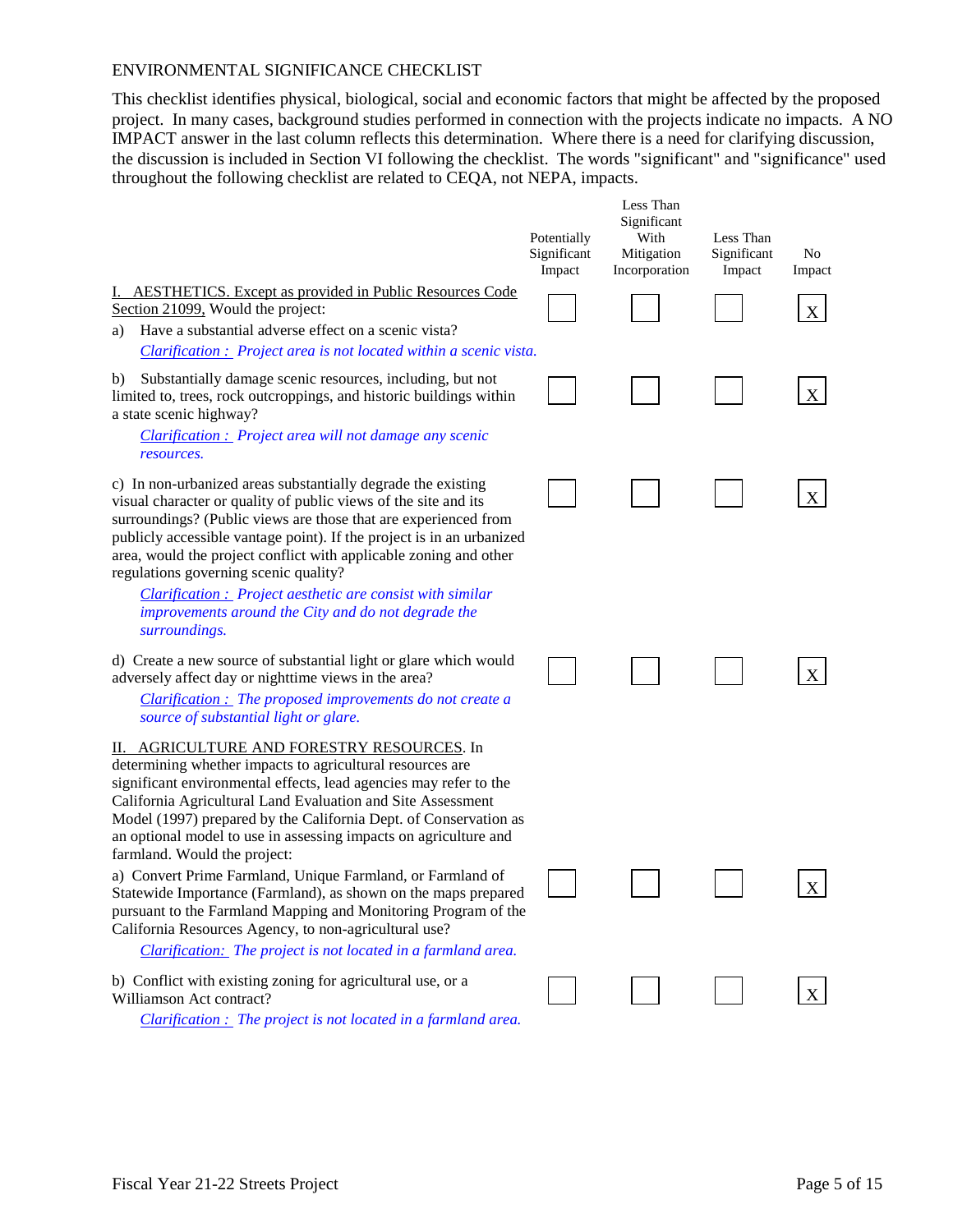|                                                                                                                                                                                                                                                                                                                                                                                                                                                                          | Potentially<br>Significant<br>Impact | Less Than<br>Significant<br>With<br>Mitigation<br>Incorporation | Less Than<br>Significant<br>Impact | N <sub>o</sub><br>Impact |
|--------------------------------------------------------------------------------------------------------------------------------------------------------------------------------------------------------------------------------------------------------------------------------------------------------------------------------------------------------------------------------------------------------------------------------------------------------------------------|--------------------------------------|-----------------------------------------------------------------|------------------------------------|--------------------------|
| c) Involve other changes in the existing environment which, due<br>to their location or nature, could result in conversion of Farmland,<br>to non-agricultural use?                                                                                                                                                                                                                                                                                                      |                                      |                                                                 |                                    | X                        |
| Clarification : The project is not located in a farmland area.<br>III. AIR QUALITY -- Where available, the significance criteria<br>established by the applicable air quality management district or air<br>pollution control district may be relied upon to make the<br>following determinations. Would the project:<br>a) Conflict with or obstruct implementation of the applicable air<br>quality plan?<br>Clarification : The project does not conflict with an air |                                      |                                                                 |                                    | X                        |
| quality plan.<br>b) Result in a cumulatively considerable net increase of any<br>criteria pollutant for which the project region is non-attainment<br>under an applicable federal or state ambient air quality standard?                                                                                                                                                                                                                                                 |                                      |                                                                 |                                    | X                        |
| Clarification : The project is not capacity increasing.<br>Therefore it does not affect air quality.<br>c) Expose sensitive receptors to substantial pollutant<br>concentrations?<br>Clarification : The project is not capacity increasing.<br>Therefore it does not affect air quality.                                                                                                                                                                                |                                      |                                                                 |                                    | X                        |
| d) Result in other emission (such as those leading to odors<br>adversely affecting a substantial number of people?<br><b>Clarification :</b> The project will not produce an objectionable                                                                                                                                                                                                                                                                               |                                      |                                                                 |                                    | X                        |
| odor.<br>IV. BIOLOGICAL RESOURCES -- Would the project:<br>a) Have a substantial adverse effect, either directly or through<br>habitat modifications, on any species identified as a candidate,<br>sensitive, or special status species in local or regional plans,<br>policies, or regulations, or by the California Department of Fish<br>and Game or U.S. Fish and Wildlife Service?                                                                                  |                                      |                                                                 |                                    |                          |
| <b>Clarification :</b> The project area is located within the City and<br>does not impact any sensitive wildlife or vegetation.<br>b) Have a substantial adverse effect on any riparian habitat or<br>other sensitive natural community identified in local or regional<br>plans, policies, regulations or by the California Department of<br>Fish and Game or US Fish and Wildlife Service?<br>$Clarification:$ The project area is located in a fully developed        |                                      |                                                                 |                                    |                          |
| area and does not impact any sensitive wildlife or vegetation.<br>c) Have a substantial adverse effect on state or federally protected<br>wetlands (including, but not limited to, marsh, vernal pool,<br>coastal, etc.) through direct removal, filling, hydrological<br>interruption, or other means?                                                                                                                                                                  |                                      |                                                                 |                                    |                          |
| <b>Clarification :</b> The project area is located in a fully developed<br>area and does not impact any sensitive wildlife or vegetation.<br>d) Interfere substantially with the movement of any native<br>resident or migratory fish or wildlife species or with established<br>native resident or migratory wildlife corridors, or impede the use                                                                                                                      |                                      |                                                                 |                                    |                          |

of native wildlife nursery sites?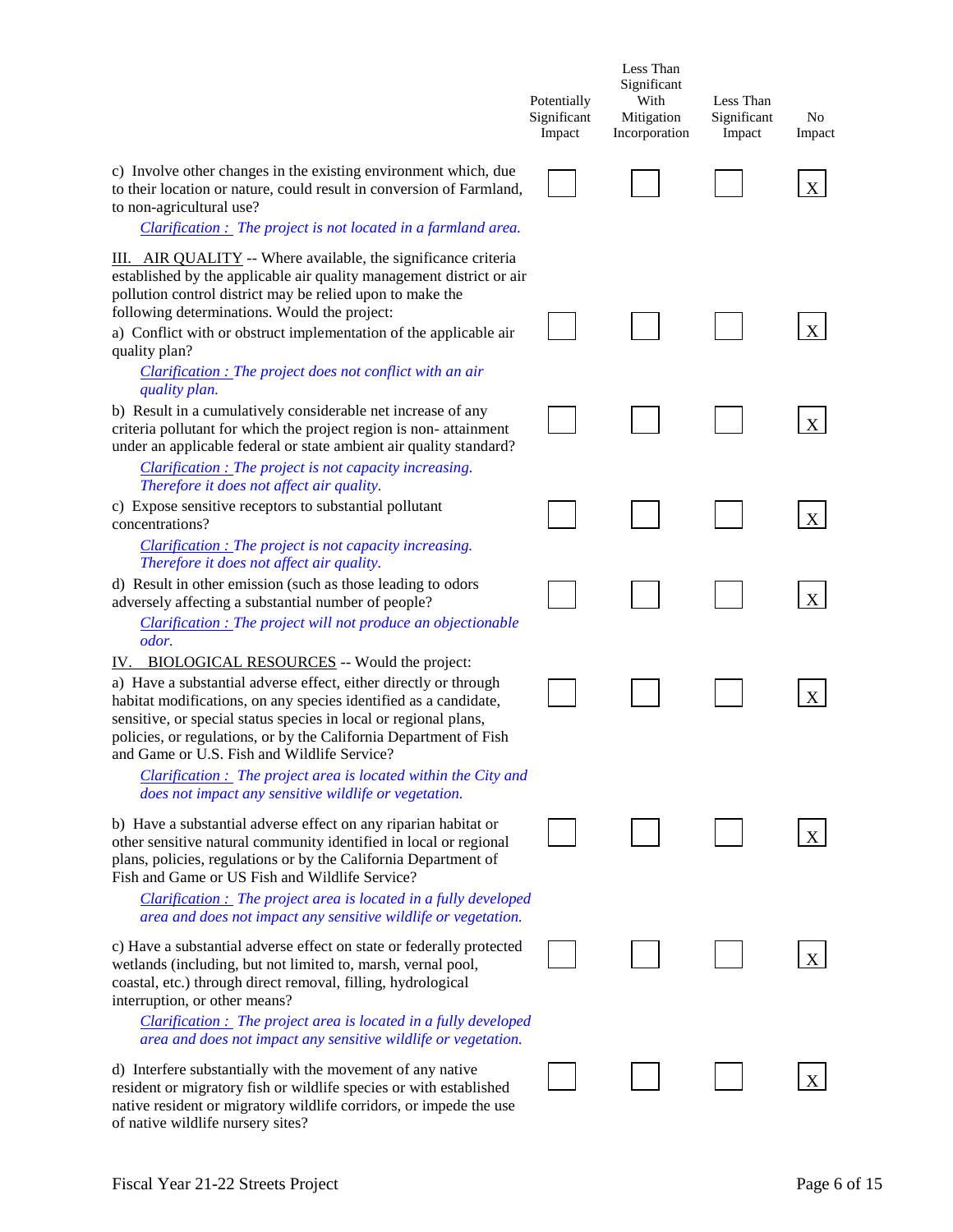|                                                                                                                                                                                                                                                                                                                           | Potentially<br>Significant<br>Impact | Less Than<br>Significant<br>With<br>Mitigation<br>Incorporation | Less Than<br>Significant<br>Impact | No<br>Impact |
|---------------------------------------------------------------------------------------------------------------------------------------------------------------------------------------------------------------------------------------------------------------------------------------------------------------------------|--------------------------------------|-----------------------------------------------------------------|------------------------------------|--------------|
| <b>Clarification :</b> The project area is located in a fully developed<br>area and does not impact any sensitive wildlife or vegetation.                                                                                                                                                                                 |                                      |                                                                 |                                    |              |
| e) Conflict with any local policies or ordinances protecting<br>biological resources, such as a tree preservation policy or<br>ordinance?                                                                                                                                                                                 |                                      |                                                                 |                                    | X            |
| <b>Clarification :</b> The project area is located in a fully developed<br>area and does not impact any sensitive wildlife or vegetation.                                                                                                                                                                                 |                                      |                                                                 |                                    |              |
| f) Conflict with the provisions of an adopted Habitat<br>Conservation Plan, Natural Community Conservation Plan, or<br>other approved local, regional, or state habitat conservation plan?<br><b>Clarification :</b> The project area is located within the City and<br>does not impact any conservation or habitat plan. |                                      |                                                                 |                                    | X            |
| V. CULTURAL RESOURCES -- Would the project:<br>a) Cause a substantial adverse change in the significance of a<br>historical resource pursuant to in $§15064.5?$<br>Clarification : The project area is located within the City and<br>does not impact any historical or archeological resource.                           |                                      |                                                                 |                                    | X            |
| b) Cause a substantial adverse change in the significance of an<br>archaeological resource pursuant to §15064.5?<br>Clarification : The project area is located within the City and<br>does not impact any historical or archeological resource.                                                                          |                                      |                                                                 |                                    | X            |
| c) Disturb any human remains, including those interred outside of<br>dedicated cemeteries?<br>$Clarification:$ The project does not disturb any remains or                                                                                                                                                                |                                      |                                                                 |                                    | X            |
| burial grounds.<br>VI. ENERGY -- Would the project:<br>a) Result in potentially significant environmental impact due to<br>wasteful, inefficient, or unnecessary consumption of energy<br>resources, during project construction or operation?<br>Clarification : The project does not involve the use of wasteful        |                                      |                                                                 |                                    | $\mathbf X$  |
| inefficient or unnecessary consumption of energy resources<br>during project construction or operation.                                                                                                                                                                                                                   |                                      |                                                                 |                                    |              |
| b) Conflict with or obstruct a state or local plan for renewable<br>energy or energy efficiency?<br>$Clarification:$ The project does not involve the use of renewable<br>rov or enerov efficiency                                                                                                                        |                                      |                                                                 |                                    | X            |

*energy or energy efficiency.*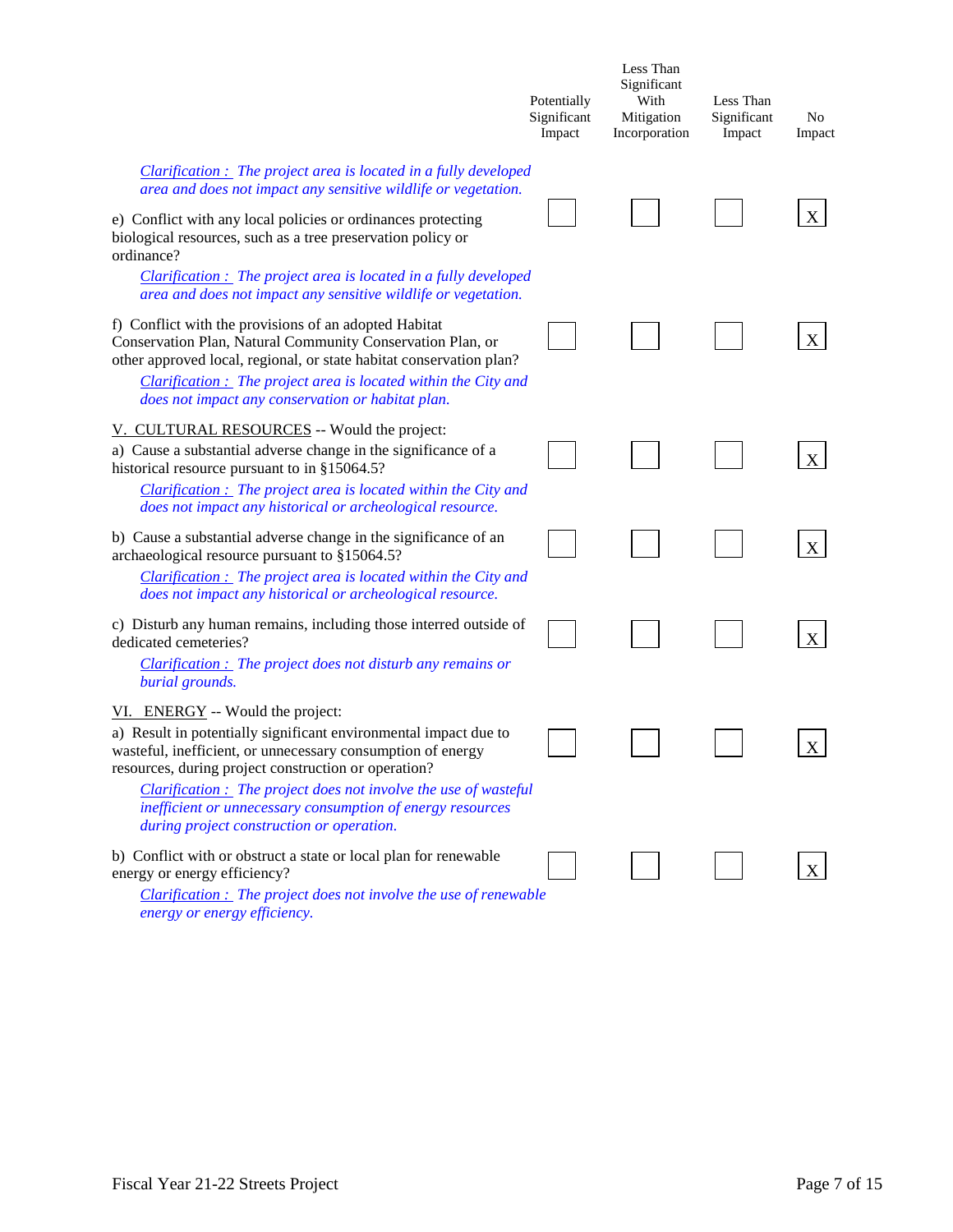|                                                                                                                                                                                                                                                                                                                                                                                                                                                                                                                                                                                                                                   | Potentially<br>Significant<br>Impact | Less Than<br>Significant<br>With<br>Mitigation<br>Incorporation | Less Than<br>Significant<br>Impact | No<br>Impact |
|-----------------------------------------------------------------------------------------------------------------------------------------------------------------------------------------------------------------------------------------------------------------------------------------------------------------------------------------------------------------------------------------------------------------------------------------------------------------------------------------------------------------------------------------------------------------------------------------------------------------------------------|--------------------------------------|-----------------------------------------------------------------|------------------------------------|--------------|
| VII. GEOLOGY AND SOILS -- Would the project:<br>a) Directly or indirectly cause potential substantial adverse<br>effects, including the risk of loss, injury, or death involving:<br>i) Rupture of a known earthquake fault, as delineated on the<br>most recent Alquist-Priolo Earthquake Fault Zoning Map issued<br>by the State Geologist for the area or based on other substantial<br>evidence of a known fault? Refer to Division of Mines and<br>Geology Special Publication 42.<br>$Clarification:$ The project area is not located near a seismic<br>fault, nor would it impact a seismic fault due to its installation. |                                      |                                                                 |                                    |              |
| ii) Strong seismic ground shaking?<br>$Clarification:$ The project area is not located near a seismic<br>fault, nor would it impact a seismic fault due to its installation.                                                                                                                                                                                                                                                                                                                                                                                                                                                      |                                      |                                                                 |                                    | X            |
| iii) Seismic-related ground failure, including liquefaction?<br>Clarification : The project area is not located near a seismic<br>fault, nor would it impact a seismic fault due to its installation.                                                                                                                                                                                                                                                                                                                                                                                                                             |                                      |                                                                 |                                    | X            |
| iv) Landslides?<br>Clarification : The project area is located on flat terrain and<br>would not pose a threat to landslides.                                                                                                                                                                                                                                                                                                                                                                                                                                                                                                      |                                      |                                                                 |                                    | X            |
| b) Result in substantial soil erosion or the loss of topsoil?<br>$Clarification:$ The project area is located on flat terrain and<br>would not create substantial soil erosion.                                                                                                                                                                                                                                                                                                                                                                                                                                                   |                                      |                                                                 |                                    | X            |
| c) Be located on a geologic unit or soil that is unstable, or that<br>would become unstable as a result of the project, and potentially<br>result in on- or off-site landslide, lateral spreading, subsidence,<br>liquefaction or collapse?<br>Clarification : The project area is not located near a seismic<br>fault and does not pose a threat to landslides or collapse.                                                                                                                                                                                                                                                      |                                      |                                                                 |                                    | X            |
| d) Be located on expansive soil, as defined in Table 18-1-B of<br>the Uniform Building Code (1994), creating substantial direct or<br>indirect risks to life or property?<br>Clarification : The project area is located on sanding soil,<br>consistent with the geological conditions found typically                                                                                                                                                                                                                                                                                                                            |                                      |                                                                 |                                    |              |
| throughout the City.<br>e) Have soils incapable of adequately supporting the use of septic<br>tanks or alternative waste water disposal systems where sewers<br>are not available for the disposal of waste water?<br>Clarification : The project does not involve septic tanks.                                                                                                                                                                                                                                                                                                                                                  |                                      |                                                                 |                                    |              |
| f) Directly or indirectly destroy a unique paleontological resource<br>or site or unique geologic feature?<br>$Clarification:$ The project is not located near a unique<br>paleontogical resource or site or unique geologic feature.                                                                                                                                                                                                                                                                                                                                                                                             |                                      |                                                                 |                                    |              |
| VIII. GREENHOUSE GAS EMISSIONS. Would the project:<br>a) Generate greenhouse gas emissions, either directly or<br>indirectly, that may have a significant impact on the environment?                                                                                                                                                                                                                                                                                                                                                                                                                                              |                                      |                                                                 |                                    |              |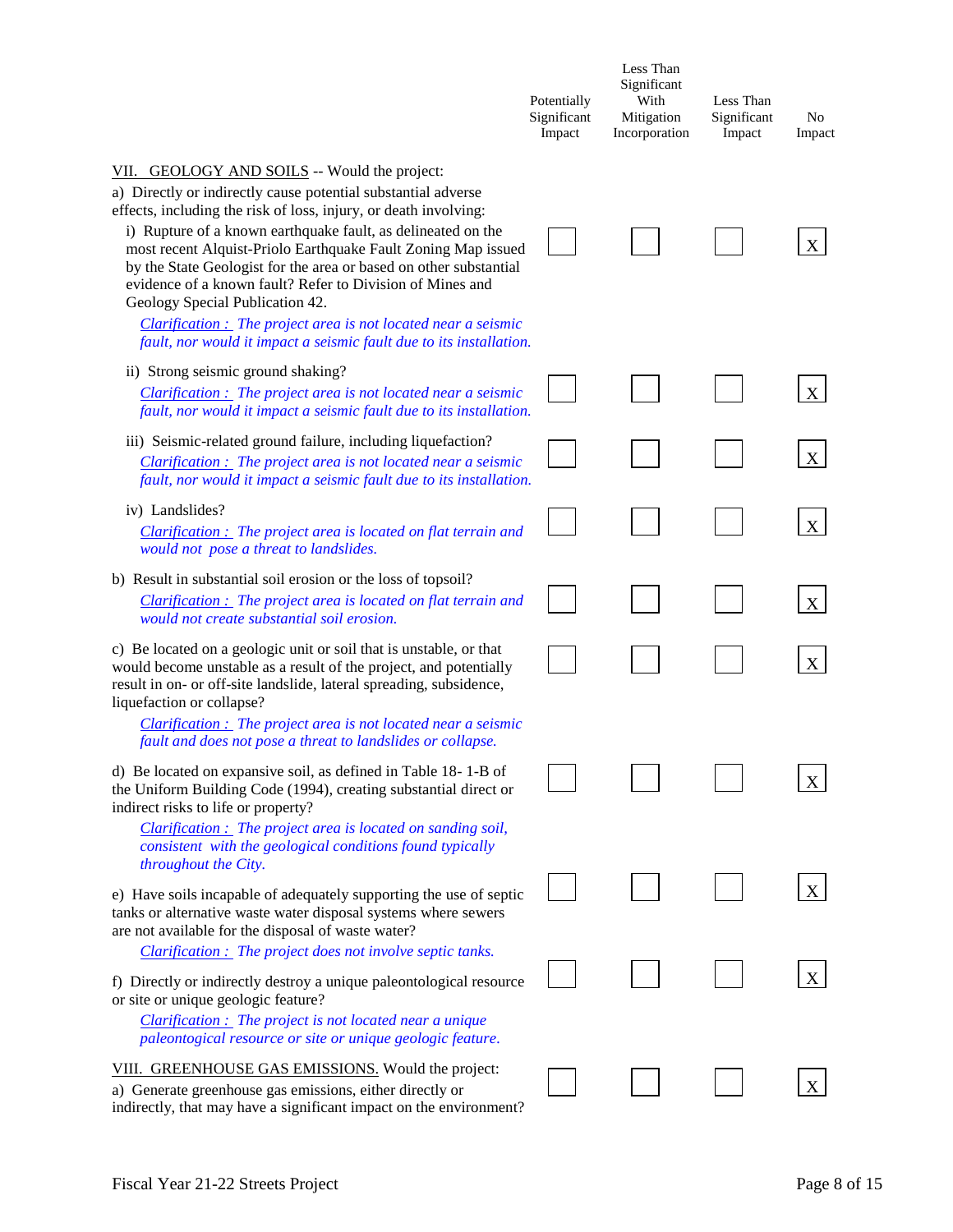|                                                                                                                                                                                                                                                                                                                                                                                                                                                                                                   | Potentially<br>Significant<br>Impact | Less Than<br>Significant<br>With<br>Mitigation<br>Incorporation | Less Than<br>Significant<br>Impact | No<br>Impact |
|---------------------------------------------------------------------------------------------------------------------------------------------------------------------------------------------------------------------------------------------------------------------------------------------------------------------------------------------------------------------------------------------------------------------------------------------------------------------------------------------------|--------------------------------------|-----------------------------------------------------------------|------------------------------------|--------------|
| $Clarification:$ The project will not generate greenhouse gas<br>emissions, either directly or indirectly, that may have a<br>significant impact on the environment.<br>b) Conflict with an applicable plan, policy or regulation adopted<br>for the purpose of reducing the emissions of greenhouse gases?<br>Clarification : The project will not cause any conflict with an<br>applicable plan, policy or regulation adopted for the purpose of<br>reducing the emissions of greenhouse gases. |                                      |                                                                 |                                    | X            |
| <u>IX. HAZARDS AND HAZARDOUS MATERIALS</u> -                                                                                                                                                                                                                                                                                                                                                                                                                                                      |                                      |                                                                 |                                    |              |
| Would the project:<br>a) Create a significant hazard to the public or the environment<br>through the routine transport, use, or disposal of hazardous<br>materials?<br><b>Clarification :</b> The project does not involve the use or disposal                                                                                                                                                                                                                                                    |                                      |                                                                 |                                    | X            |
| of hazardous materials.                                                                                                                                                                                                                                                                                                                                                                                                                                                                           |                                      |                                                                 |                                    |              |
| b) Create a significant hazard to the public or the environment<br>through reasonably foreseeable upset and accident conditions<br>involving the release of hazardous materials into the<br>environment?                                                                                                                                                                                                                                                                                          |                                      |                                                                 |                                    | X            |
| <b>Clarification :</b> The project does not involve the use or disposal<br>of hazardous materials.                                                                                                                                                                                                                                                                                                                                                                                                |                                      |                                                                 |                                    |              |
| c) Emit hazardous emissions or handle hazardous or acutely<br>hazardous materials, substances, or waste within one-quarter mile<br>of an existing or proposed school?                                                                                                                                                                                                                                                                                                                             |                                      |                                                                 |                                    | X            |
| <b>Clarification :</b> The project does not involve the use or disposal<br>or hazardous materials.                                                                                                                                                                                                                                                                                                                                                                                                |                                      |                                                                 |                                    |              |
| d) Be located on a site which is included on a list of hazardous<br>materials sites compiled pursuant to Government Code Section<br>65962.5 and, as a result, would it create a significant hazard to the<br>public or the environment?<br>Clarification : The project area is not located on a hazardous<br><i>materials site.</i>                                                                                                                                                               |                                      |                                                                 |                                    | X            |
| e) For a project located within an airport land use plan or, where<br>such a plan has not been adopted, within two miles of a public<br>airport or public use airport, would the project result in a safety<br>hazard or excessive noise for people residing or working in the<br>project area?                                                                                                                                                                                                   |                                      |                                                                 |                                    |              |
| $Clarification:$ The project does not involve the use of equipment<br>impacting air space nor is an airport located within the City.                                                                                                                                                                                                                                                                                                                                                              |                                      |                                                                 |                                    |              |
| f) Impair implementation of or physically interfere with an<br>adopted emergency response plan or emergency evacuation plan?                                                                                                                                                                                                                                                                                                                                                                      |                                      |                                                                 |                                    |              |
| Clarification : The project does not obstruct an emergency<br>response or evacuation plan.                                                                                                                                                                                                                                                                                                                                                                                                        |                                      |                                                                 |                                    |              |
| g) Expose people or structures, either directly or indirectly, to a<br>significant risk of loss, injury or death involving wildland fires?<br><b>Clarification :</b> The project area is not located within wildlands                                                                                                                                                                                                                                                                             |                                      |                                                                 |                                    |              |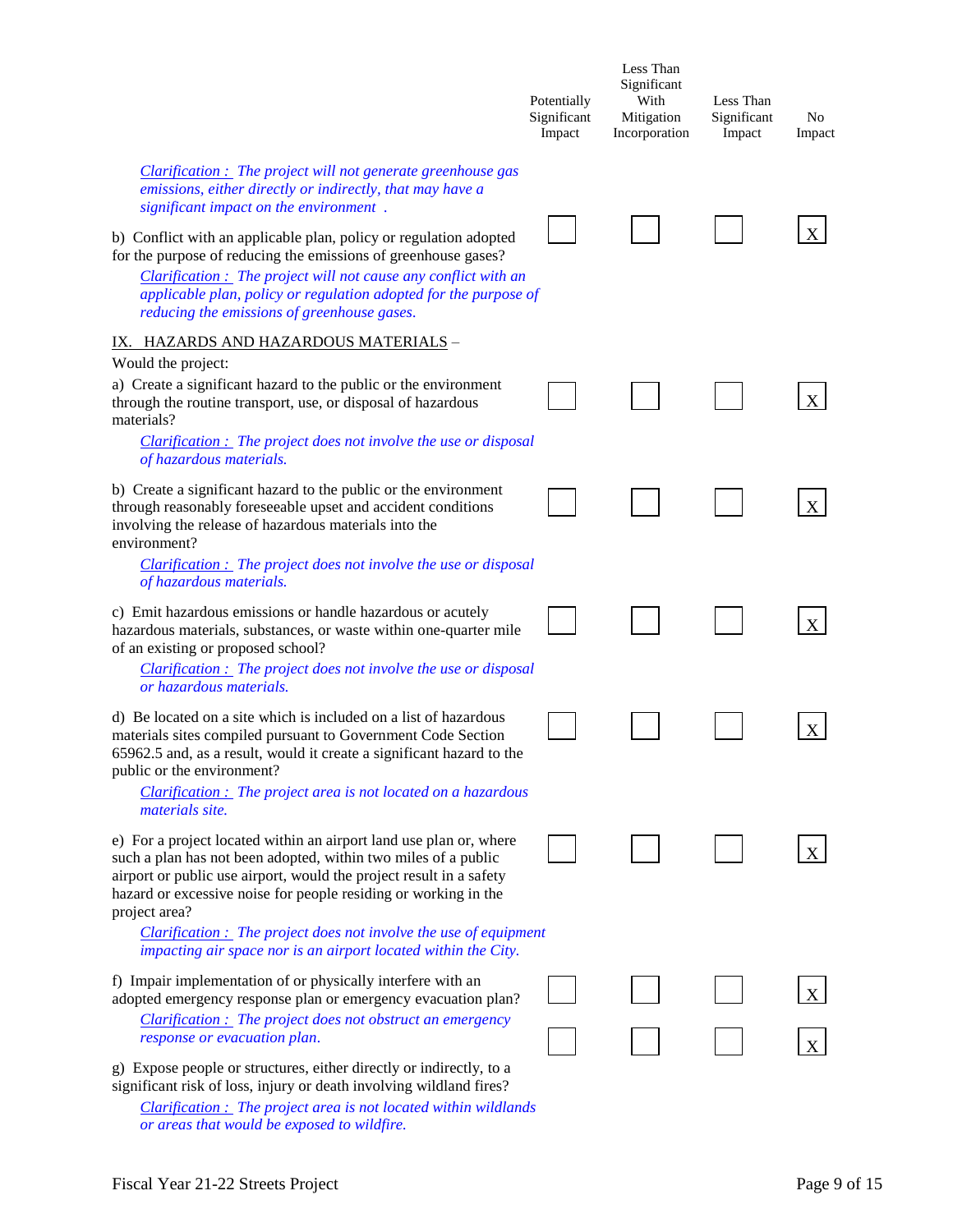|                                                                                                                                                                                                                                                                                                                    | Potentially<br>Significant<br>Impact | Less Than<br>Significant<br>With<br>Mitigation<br>Incorporation | Less Than<br>Significant<br>Impact | N <sub>0</sub><br>Impact |
|--------------------------------------------------------------------------------------------------------------------------------------------------------------------------------------------------------------------------------------------------------------------------------------------------------------------|--------------------------------------|-----------------------------------------------------------------|------------------------------------|--------------------------|
| X. HYDROLOGY AND WATER QUALITY -- Would the<br>project:                                                                                                                                                                                                                                                            |                                      |                                                                 |                                    |                          |
| a) Violate any water quality standards or waste discharge<br>requirements or otherwise substantially degrade surface or ground<br>water quality?                                                                                                                                                                   |                                      |                                                                 |                                    | X                        |
| $Clarification:$ The project will not violate any water quality<br>standards or waste discharge requirements or otherwise<br>substantially degrade surface or ground water quality.                                                                                                                                |                                      |                                                                 |                                    |                          |
| b) Substantially decrease groundwater supplies or interfere<br>substantially with groundwater recharge such that the project may<br>impede sustainable groundwater management of the basin?<br><b>Clarification</b> : The project will not deplete groundwater supplies<br>or interfere with groundwater recharge. |                                      |                                                                 |                                    | Χ                        |
| c) Substantially alter the existing drainage pattern of the site or<br>area, including through the alteration of the course of a stream or<br>river or through the addition of impervious surface, in a manner<br>which would:                                                                                     |                                      |                                                                 |                                    |                          |
| (i) result in substantial erosion or siltation on- or off-site;<br><b>Clarification :</b> The project area is not located in a drainage<br>swale, stream, or other surface runoff pattern.                                                                                                                         |                                      |                                                                 |                                    | X                        |
| (ii) substantially increase the rate or amount of surface runoff in a<br>manner which would result in flooding on-or offsite;<br>$Clarification:$ The project area is not located in a drainage<br>swale, stream, or other surface runoff pattern.                                                                 |                                      |                                                                 |                                    | X                        |
| (iii) create or contribute runoff water which would exceed the<br>capacity of existing or planned stormwater drainage systems or<br>provide substantial additional sources of polluted runoff; or                                                                                                                  |                                      |                                                                 |                                    | Χ                        |
| Clarification : The project area is not located in a drainage<br>swale, stream, or other surface runoff pattern.                                                                                                                                                                                                   |                                      |                                                                 |                                    |                          |
| (iv) impede or redirect flood flows?<br>Clarification : The project area is not located in a drainage<br>swale, stream, or other surface runoff pattern.                                                                                                                                                           |                                      |                                                                 |                                    |                          |
| d) In flood hazard, tsunami, or seiche zone, risk release of<br>pollutants due to project inundation?<br>Clarification : The project area is not located in a drainage<br>swale, stream, or other surface runoff pattern.                                                                                          |                                      |                                                                 |                                    |                          |
| e) Conflict with or obstruct implementation of a water quality<br>control plan or sustainable groundwater management plan?<br>Clarification: The project does not create areas that would<br>generate storm water runoff that would increase pre-existing<br>storm water runoff conditions.                        |                                      |                                                                 |                                    |                          |
| XI. LAND USE AND PLANNING - Would the project:<br>a) Physically divide an established community?<br>Clarification : The project will not divide a community.                                                                                                                                                       |                                      |                                                                 |                                    |                          |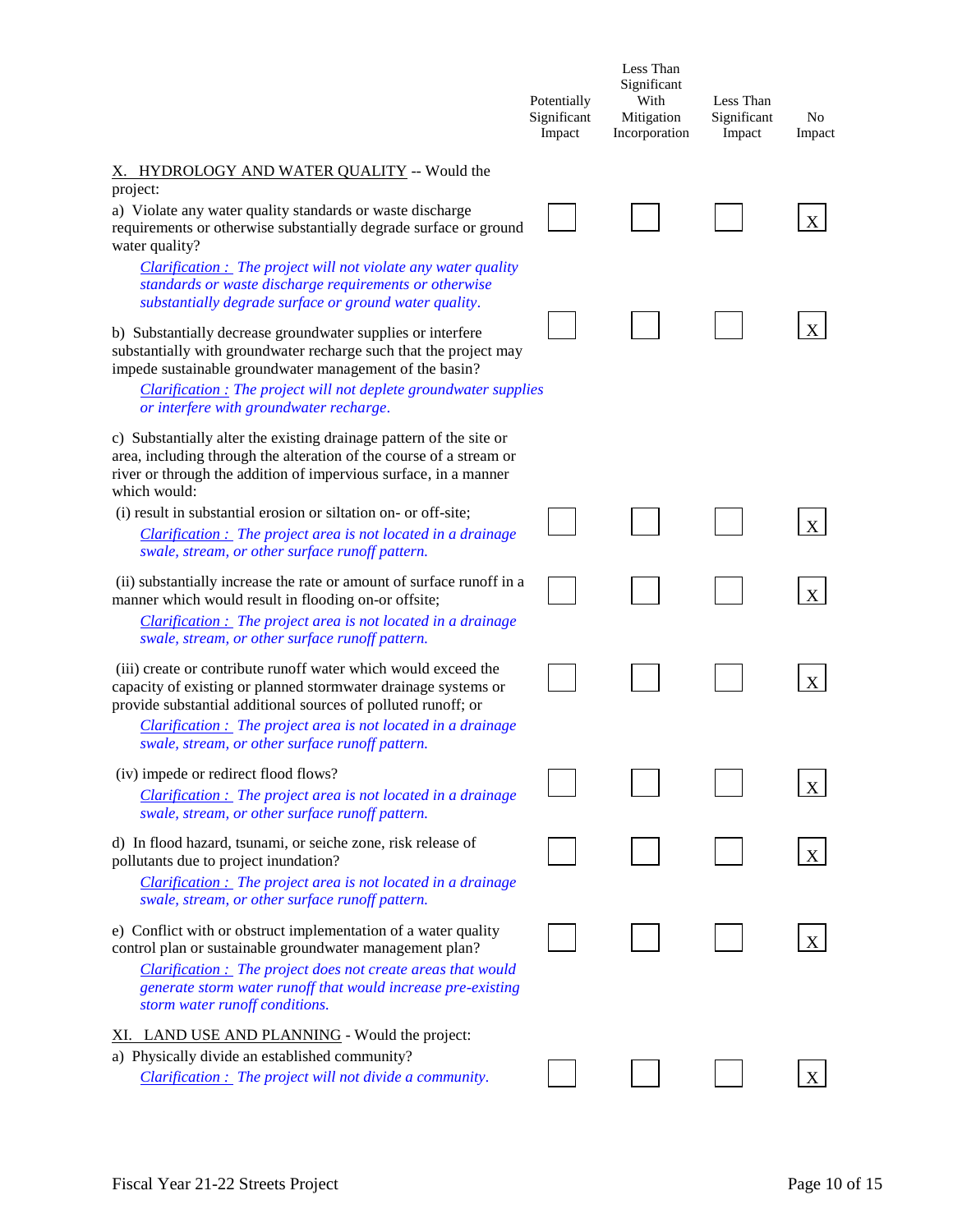|                                                                                                                                                                                                                                                                                                                                                                                                                                                                                                                                                             | Potentially<br>Significant<br>Impact | Less Than<br>Significant<br>With<br>Mitigation<br>Incorporation | Less Than<br>Significant<br>Impact | No<br>Impact |
|-------------------------------------------------------------------------------------------------------------------------------------------------------------------------------------------------------------------------------------------------------------------------------------------------------------------------------------------------------------------------------------------------------------------------------------------------------------------------------------------------------------------------------------------------------------|--------------------------------------|-----------------------------------------------------------------|------------------------------------|--------------|
| b) Cause significant environmental impact due to a conflict with<br>any land use plan, policy, or regulation adopted for the purpose of<br>avoiding or mitigating an environmental effect?<br>$Clarification:$ The project is owned by the City and is approved<br>by the City Planning and Development Department.                                                                                                                                                                                                                                         |                                      |                                                                 |                                    |              |
| XII. MINERAL RESOURCES -- Would the project:<br>a) Result in the loss of availability of a known mineral resource<br>that would be of value to the region and the residents of the state?<br>Clarification : The project area is located within the City, and<br>does not result in known mineral loss.                                                                                                                                                                                                                                                     |                                      |                                                                 |                                    | X            |
| b) Result in the loss of availability of a locally-important mineral<br>resource recovery site delineated on a local general plan, specific<br>plan or other land use plan?<br><b>Clarification :</b> The project area is not delineated on the General<br>Plan as a local mineral site.                                                                                                                                                                                                                                                                    |                                      |                                                                 |                                    | X            |
| $XIII.$ NOISE – Would the project result in:<br>a) Generation of a substantial temporary or permanent increase in<br>ambient noise levels in the vicinity of the project in excess of<br>standards established in the local general plan or noise ordinance,<br>or applicable standards of other agencies?<br>Clarification : There will be a temporary increase in noise levels<br>created by the use of equipment during the construction phase of<br>the project. Upon completion of the project noise levels will<br>return to pre-construction levels. |                                      |                                                                 |                                    | X            |
| b) Generation of excessive groundborne vibration or groundborne<br>noise levels?<br>$Clarification:$ The project will not generate ground vibration or                                                                                                                                                                                                                                                                                                                                                                                                      |                                      |                                                                 |                                    | X            |
| noise.<br>c) For a project located within the vicinity of a private airstrip or<br>an airport land use plan or, where such a plan has not been<br>adopted, within two miles of a public airport or public use airport,<br>would the project expose people residing or working in the project<br>area to excessive noise levels?<br>$Clarification:$ The project is not located within airport land use<br>nor is an airport located within the City.                                                                                                        |                                      |                                                                 |                                    | X            |
| XIV. POPULATION AND HOUSING -- Would the project:<br>a) Induce substantial unplanned population growth in an area,<br>either directly (for example, by proposing new homes and<br>businesses) or indirectly (for example, through extension of roads<br>or other infrastructure)?<br><b>Clarification :</b> The project will not induce substantial growth.                                                                                                                                                                                                 |                                      |                                                                 |                                    |              |
| b) Displace substantial numbers of existing people or housing,<br>necessitating the construction of replacement housing elsewhere?<br>Clarification : The project will not displace housing.                                                                                                                                                                                                                                                                                                                                                                |                                      |                                                                 |                                    | X            |
| XV. PUBLIC SERVICES<br>a) Would the project result in substantial adverse physical<br>impacts associated with the provision of new or physically altered                                                                                                                                                                                                                                                                                                                                                                                                    |                                      |                                                                 |                                    |              |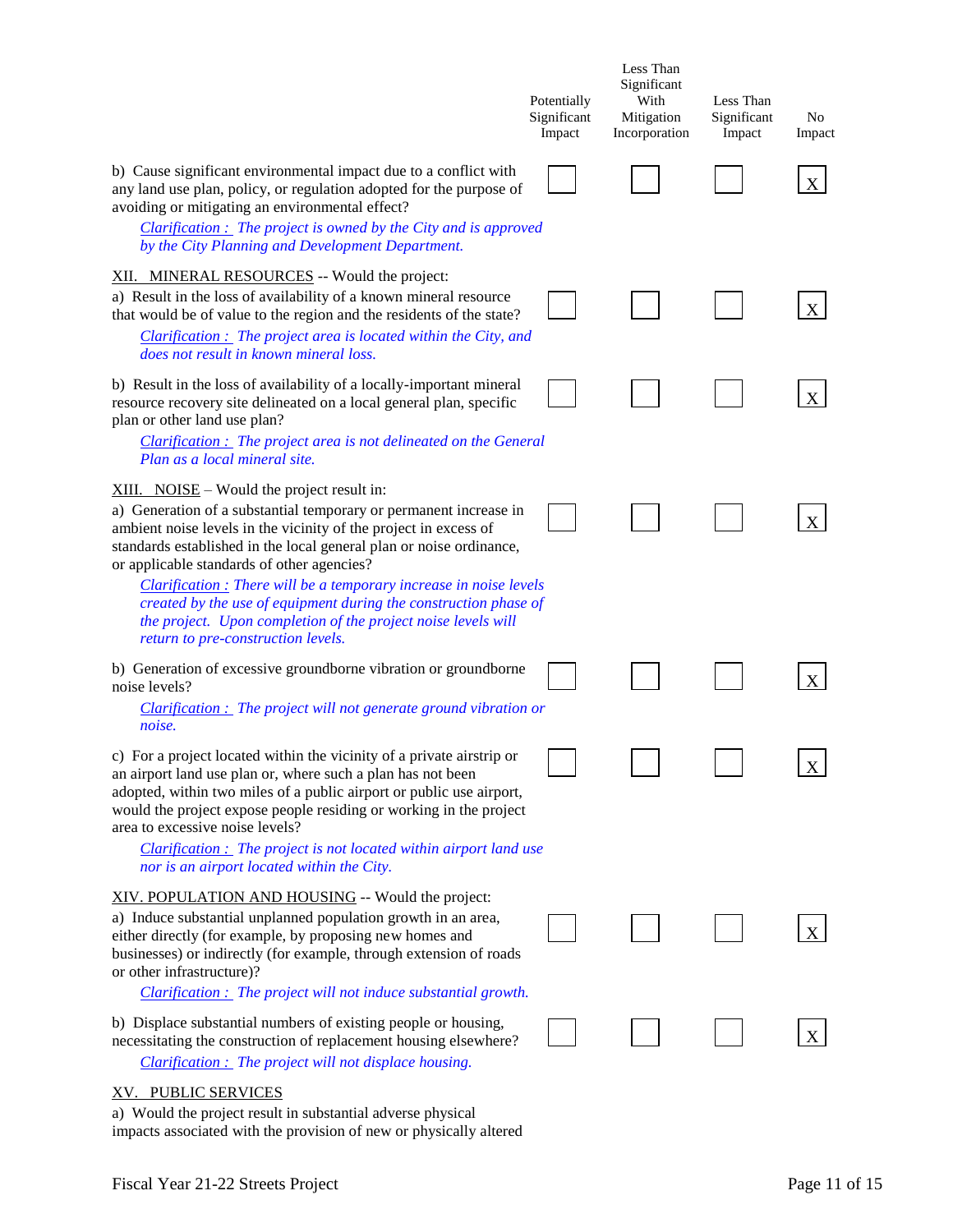|                                                                                                                                                                                                                                                                                                                                                                                                                                                                 | Potentially<br>Significant<br>Impact | Less Than<br>Significant<br>With<br>Mitigation<br>Incorporation | Less Than<br>Significant<br>Impact | No<br>Impact |
|-----------------------------------------------------------------------------------------------------------------------------------------------------------------------------------------------------------------------------------------------------------------------------------------------------------------------------------------------------------------------------------------------------------------------------------------------------------------|--------------------------------------|-----------------------------------------------------------------|------------------------------------|--------------|
| governmental facilities, need for new or physically altered<br>governmental facilities, the construction of which could cause<br>significant environmental impacts, in order to maintain acceptable<br>service ratios, response times or other performance objectives for<br>any of the public services:                                                                                                                                                        |                                      |                                                                 |                                    |              |
| Fire protection?<br>Clarification : The project will not impact fire protection                                                                                                                                                                                                                                                                                                                                                                                 |                                      |                                                                 |                                    | X            |
| Police protection?<br><b>Clarification :</b> The project will not impact police operations.                                                                                                                                                                                                                                                                                                                                                                     |                                      |                                                                 |                                    | X            |
| Schools?<br><b>Clarification :</b> The project will not impact school operations.                                                                                                                                                                                                                                                                                                                                                                               |                                      |                                                                 |                                    | X            |
| Parks?<br><b>Clarification :</b> The project will not impact park operations.                                                                                                                                                                                                                                                                                                                                                                                   |                                      |                                                                 |                                    | X            |
| Other public facilities?<br>Clarification: The project will not impact other public facilities.                                                                                                                                                                                                                                                                                                                                                                 |                                      |                                                                 |                                    | X            |
| XIV. RECREATION-<br>a) Would the project increase the use of existing neighborhood<br>and regional parks or other recreational facilities such that<br>substantial physical deterioration of the facility would occur or be<br>accelerated?                                                                                                                                                                                                                     |                                      |                                                                 |                                    | $\mathbf X$  |
| <b>Clarification :</b> The project will not impact park operations.<br>b) Does the project include recreational facilities or require the<br>construction or expansion of recreational facilities which might<br>have an adverse physical effect on the environment?<br>Clarification : The project does not involve construction of<br>recreational facilities.                                                                                                |                                      |                                                                 |                                    | X            |
| XVII. TRANSPORTATION -- Would the project:<br>a) Conflict with program plan, ordinance or policy addressing the<br>circulation system, including transit, roadway, bicycle and<br>pedestrian facilities?<br>$Clarification:$ During the construction phase there will be some<br>traffic flow disruption. This will be minimized by using a<br>detailed traffic control plan. Upon completion of the project,<br>there will be no impact to traffic congestion. |                                      |                                                                 |                                    |              |
| b) Would the project conflict or be inconsistent with CEQA<br>Guidelines section 15064.3, subdivision (b)?                                                                                                                                                                                                                                                                                                                                                      |                                      |                                                                 |                                    |              |
| Clarification : The project will not cause any conflict or be<br>inconsistent with CEQA Guidelines section 15064.3, subdivision<br>(b).                                                                                                                                                                                                                                                                                                                         |                                      |                                                                 |                                    |              |
| c) Substantially increase hazards due to a geometric design<br>feature (e.g., sharp curves or dangerous intersections) or<br>incompatible uses (e.g., farm equipment)?<br><b>Clarification</b> : The project does not increase hazards to existing                                                                                                                                                                                                              |                                      |                                                                 |                                    |              |
| design features.                                                                                                                                                                                                                                                                                                                                                                                                                                                |                                      |                                                                 |                                    |              |
| d) Result in inadequate emergency access?                                                                                                                                                                                                                                                                                                                                                                                                                       |                                      |                                                                 |                                    |              |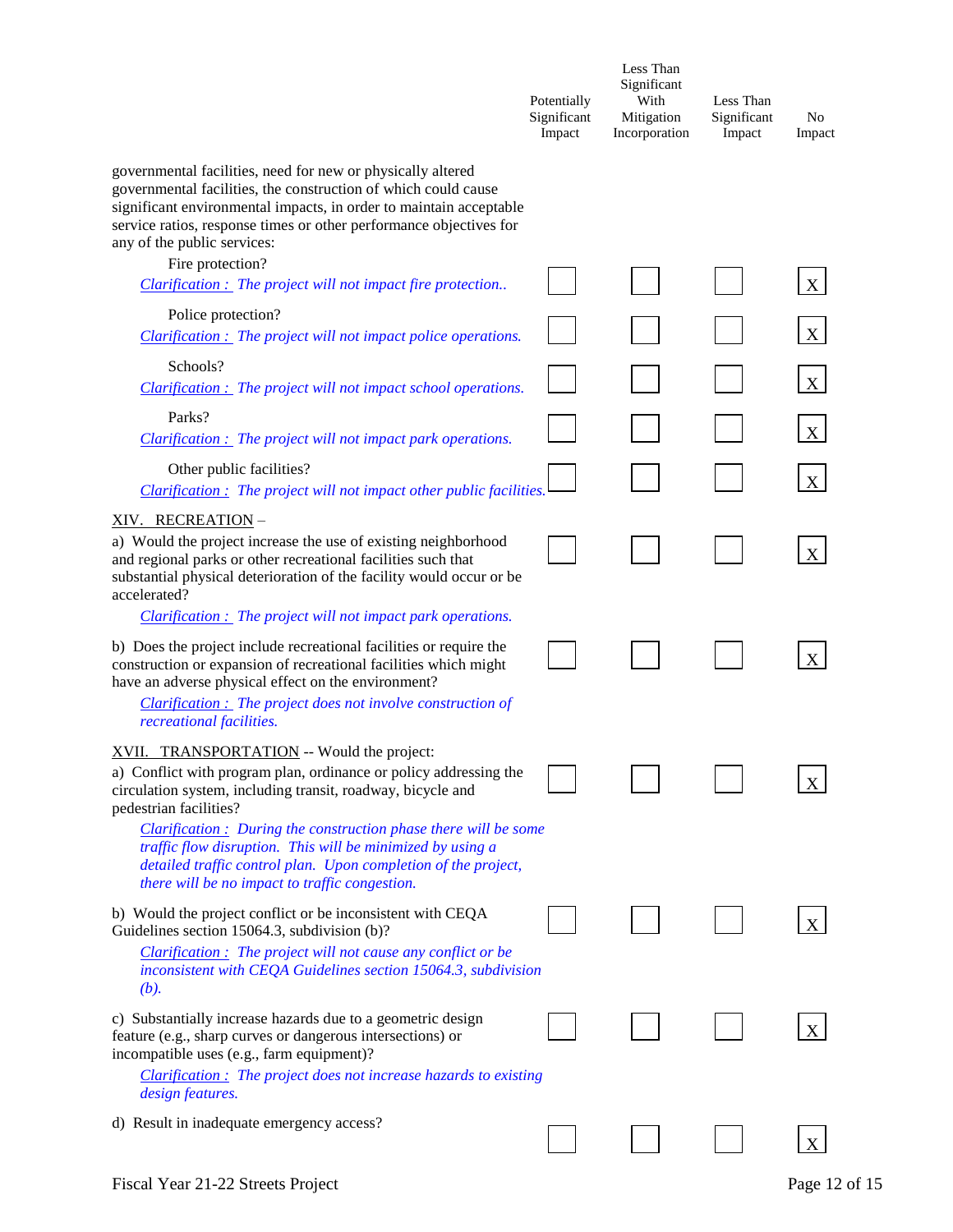|             | Less Than     |             |        |
|-------------|---------------|-------------|--------|
|             | Significant   |             |        |
| Potentially | With          | Less Than   |        |
| Significant | Mitigation    | Significant | No     |
| Impact      | Incorporation | Impact      | Impact |

#### *Clarification : The project is not located in a emergency access route.*

#### XVIII. TRIBAL CULTURAL RESOURCES –

a) Would the project cause a substantial adverse change in the significance of a tribal cultural resource, defined in Public Resources Code section 21074 as either a site, feature, place, cultural landscape that is geographically defined in terms of the size and scope of the landscape, sacred place, or object with cultural value to a California Native American tribe, and that is: i) Listed or eligible for listing in the California Register of Historical Resources, or in a local register of historical resources as defined in Public Resources Code section 5020.1(k), or

*Clarification : The project is not located in a tribal area and will not impact tribal cultural resource*

ii) A resource determined by the lead agency, in its discretion and supported by substantial evidence, to be significant pursuant to criteria set forth in subdivision (c) of Public Resources Code Section 5024.1. In applying the criteria set forth in subdivision (c) of Public Resource Code Section 5024.1, the lead agency shall consider the significance of the resource to a California Native American tribe.

*Clarification : The project is not located in a tribal area and will not impact tribal cultural resource*

#### XIX. UTILITIES AND SERVICE SYSTEMS –

#### Would the project:

a) Require or result in the relocation or construction of new or expanded water, wastewater treatment or storm water drainage, electric power, natural gas, or telecommunications facilities, the construction or relocation of which could cause significant environmental effects?

*Clarification : The project does not result in the construction of new or expanded water, wastewater treatment or storm water drainage, electric power, natural gas, or telecommunications facilities.*

b) Have sufficient water supplies available to serve the project and reasonably foreseeable future development during normal, dry and multiple dry years?

*Clarification : The project does not involve water consumption.*

c) Result in a determination by the wastewater treatment provider which serves or may serve the project that it has adequate capacity to serve the project's projected demand in addition to the provider's existing commitments?

*Clarification : The project does not affect existing capacities.*

d) Generate solid waste in excess of State or local standards, or in excess of the capacity of local infrastructure, or otherwise impair the attainment of solid waste reduction goals?

*Clarification : The project does not involve solid waste disposal or production.*

X

X

X

X

X

X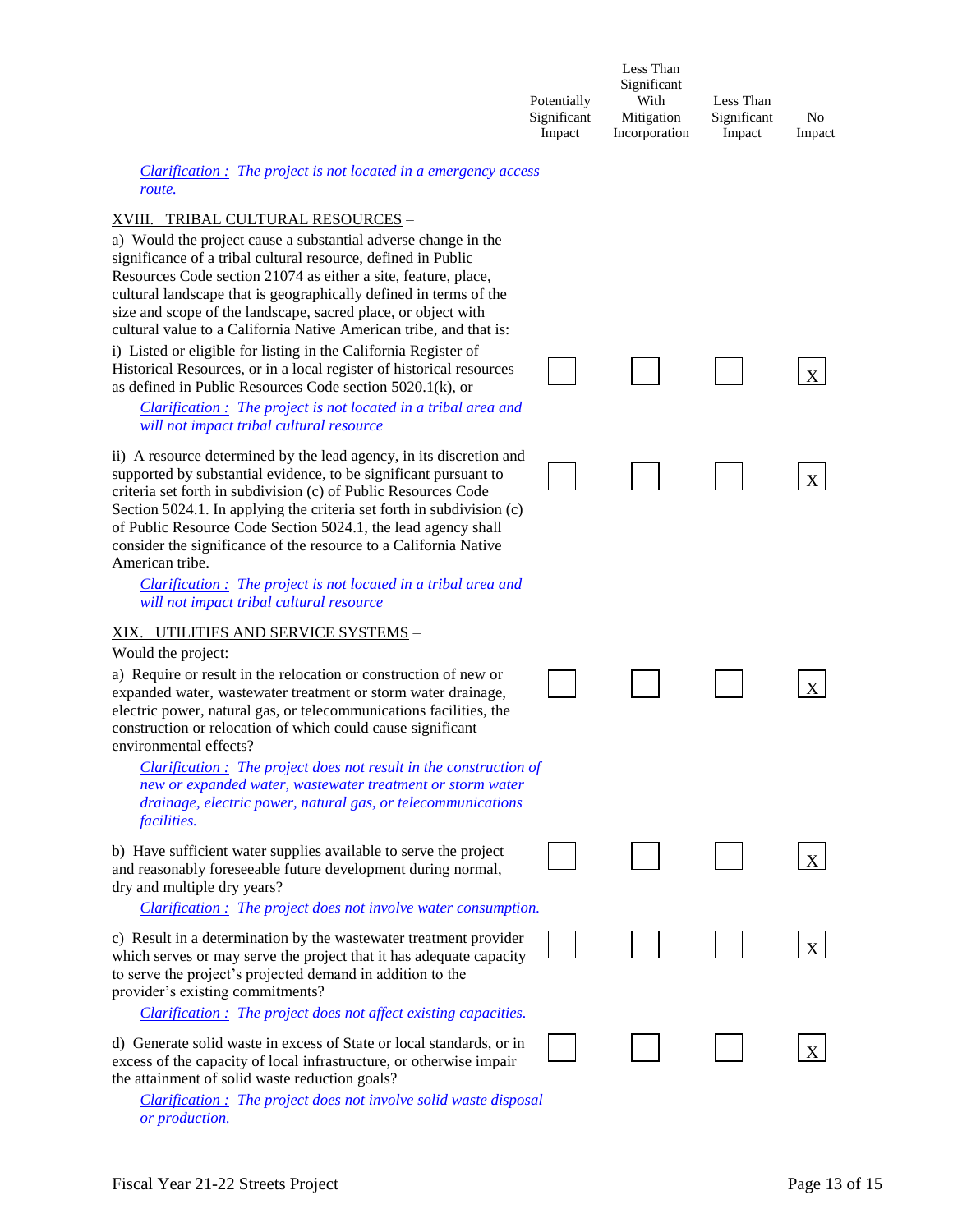|                                                                                                                                                                                                                                                                                                                                                                                                                                                                                                                                                                | Potentially<br>Significant<br>Impact | Less Than<br>Significant<br>With<br>Mitigation<br>Incorporation | Less Than<br>Significant<br>Impact | No<br>Impact |
|----------------------------------------------------------------------------------------------------------------------------------------------------------------------------------------------------------------------------------------------------------------------------------------------------------------------------------------------------------------------------------------------------------------------------------------------------------------------------------------------------------------------------------------------------------------|--------------------------------------|-----------------------------------------------------------------|------------------------------------|--------------|
| e) Comply with federal, state, and local management and<br>reduction statutes and regulations related to solid waste?<br>Clarification: The project does not involve solid waste disposal<br>or production.                                                                                                                                                                                                                                                                                                                                                    |                                      |                                                                 |                                    | X            |
| XX. WILDFIRE – if located in or near state responsibility areas<br>or lands classified as very high fire hazard severity zones, would<br>the project:                                                                                                                                                                                                                                                                                                                                                                                                          |                                      |                                                                 |                                    |              |
| a) Substantially impair an adopted emergency response plan or<br>emergency evacuation plan?<br>$Clarification:$ The project is not located in a state responsibility<br>areas or lands classified as very high fire hazard severity zones                                                                                                                                                                                                                                                                                                                      |                                      |                                                                 |                                    |              |
| b) Due to slope, prevailing winds, and other factors, exacerbate<br>wildfire risks, and thereby expose project occupants to, pollutant<br>concentrations from a wildfire or the uncontrolled spread of a<br>wildfire?                                                                                                                                                                                                                                                                                                                                          |                                      |                                                                 |                                    | X            |
| $Clarification:$ The project is not located in a state responsibility<br>areas or lands classified as very high fire hazard severity zones                                                                                                                                                                                                                                                                                                                                                                                                                     |                                      |                                                                 |                                    |              |
| c) Require the installation or maintenance of associated<br>infrastructure (such as roads, fuel breaks, emergency water<br>sources, power lines or other utilities) that may exacerbate fire<br>risk or that may result in temporary or ongoing impacts to the<br>environment?                                                                                                                                                                                                                                                                                 |                                      |                                                                 |                                    | X            |
| $Clarification:$ The project is not located in a state responsibility<br>areas or lands classified as very high fire hazard severity zones                                                                                                                                                                                                                                                                                                                                                                                                                     |                                      |                                                                 |                                    |              |
| d) Expose people or structures to significant risks, including<br>downslope or downstream flooding or landslides, as a result of<br>runoff, post-fire slope instability, or drainage changes?                                                                                                                                                                                                                                                                                                                                                                  |                                      |                                                                 |                                    |              |
| $Clarification:$ The project is not located in a state responsibility<br>areas or lands classified as very high fire hazard severity zones                                                                                                                                                                                                                                                                                                                                                                                                                     |                                      |                                                                 |                                    |              |
| <u>XXI. MANDATORY FINDINGS OF SIGNIFICANCE – </u><br>a) Does the project have the potential to substantially degrade the<br>quality of the environment, substantially reduce the habitat of a<br>fish or wildlife species, cause a fish or wildlife population to drop<br>below self-sustaining levels, threaten to eliminate a plant or<br>animal community, substantially reduce the number or restrict the<br>range of a rare or endangered plant or animal or eliminate<br>important examples of the major periods of California history or<br>prehistory? |                                      |                                                                 |                                    | X            |
| $Clarification:$ The project is located within the City and is not<br>adjacent to any natural waterway or part of any sensitive wildlife<br>habitat.                                                                                                                                                                                                                                                                                                                                                                                                           |                                      |                                                                 |                                    |              |